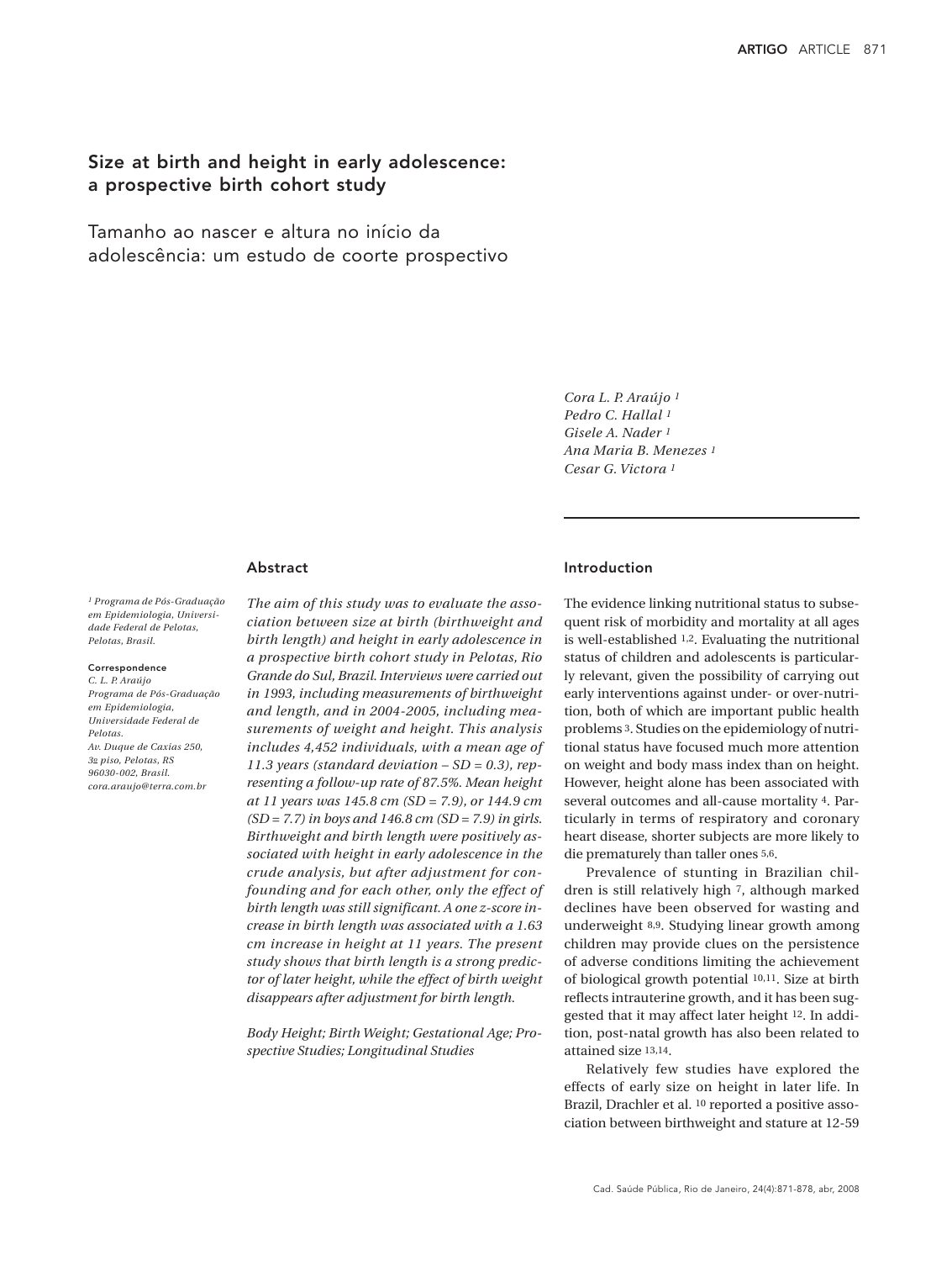months. In a Polish study 11, birthweight for gestational age was positively associated with height at 14 years. In a study of Danish adults, Sorensen et al. 12 found that although both birthweight and birth length presented a crude positive association with adult height, after adjustment for each other, the effect of birth length was much stronger.

In this paper, we evaluate the association between size at birth (birthweight and birth length) and height in early adolescence in a cohort of over 4,000 Brazilian children followed prospectively since birth.

### Materials and methods

Pelotas is a city with 323,000 inhabitants located in the extreme South of Brazil; 93% living in urban areas. In 1993, all hospitals were monitored daily, and mothers of all newborns were invited to join a prospective study (more than 99% of all deliveries in the city in 1993 took place in these hospitals) 15. Mothers were interviewed shortly after delivery on demographic, socioeconomic, and health-related variables. Newborns were weighed by the study team with pediatric scales accurate to 10g, and were measured with stadiometers accurate to 1mm. Gestational age in weeks was estimated based on physical examination using the Dubowitz method 16. Birthweight and birth length were converted into z-scores using the Centers for Disease Control and Prevention (CDC) reference curve 17 (other available curves start at 48cm four birth length, and would have excluded almost a fourth of our sample). Children were classified as having small (SGA) or adequate (AGA) birthweight for gestational age according to the 10th centile of Kramer references 18.

In 2004-2005, a search was conducted for all the cohort members using two citywide censuses. The approximately 100 schools and all 100,000 households in the city were visited in order to help locate subjects born in 1993. Those identified were linked to the cohort database. Individuals who had not been identified through these strategies (approximately 15% of the cohort members) were searched for in their previously available addresses and by asking other cohort children. Deaths between 1993 and 2005 were monitored. Further details of the strategies used to trace cohort members have been described elsewhere 19. Height at 11 years was measured in the homes using a portable stadiometer accurate to 1mm. Weight was measured with an electronic scale (SECA, Australia), accurate to 100g. For girls, age at menarche was investigated through maternal recall.

Interviewers in the 2004-2005 visit were trained for two weeks in the application of a standardized and pre-tested questionnaire, and in the measurement of weight and height. Standardization sessions were carried out before the start of data collection and every month during the fieldwork. Reported measurement errors from the National Center for Health Statistics (NCHS) 20 were used as the maximum acceptable limits in these standardization sessions. Approximately 10% of the interviewees were re-visited by a field supervisor one or two weeks after the original interview, and a short version of the entire questionnaire was applied for quality control.

Double data entry was carried out in all phases of the birth cohort study. Descriptive analyses included calculation of means and standard deviations for quantitative variables, and proportions and 95% confidence intervals (95%CI) for categorical outcomes. Mean height at 11 years was included as the outcome in simple linear regression models, using continuous birthweight and birth length as independent variables. Pearson correlation coefficients between height at 11 years and independent variables were also calculated. Analyses were stratified according to birthweight for gestational age. In the multivariate analyses, multiple linear regression models were used. Confounding variables included in the analyses were maternal weight and height at the beginning of the pregnancy, family income, maternal smoking during pregnancy, parity, maternal schooling, maternal age, and child's sex. The outcome variable (height at 11 years) presented normal distribution, as did birth weight and length, expressed as continuous variables. Linear regressions assumptions – normal distribution of the residuals, linear association between outcome and exposures and homogeneity of the variance – were confirmed by visual inspection of the graphs.

The Ethics Committee of the Medical School at the Universidade Federal de Pelotas [Federal University in Pelotas], affiliated with the National Research Council, gave ethical approval for all phases of the 1993 Pelotas Birth Cohort Study. Written informed consent was obtained from the mothers or guardians of the cohort members.

## Results

There were 5,265 live births in Pelotas in 1993. Of these, 5,249 were enrolled in our birth cohort study. In 2004-2005, 4,452 cohort members were traced. Added to the 141 subjects who are known to have died, they represent a follow-up rate of 87.5%. Mean age in the 2004-2005 fol-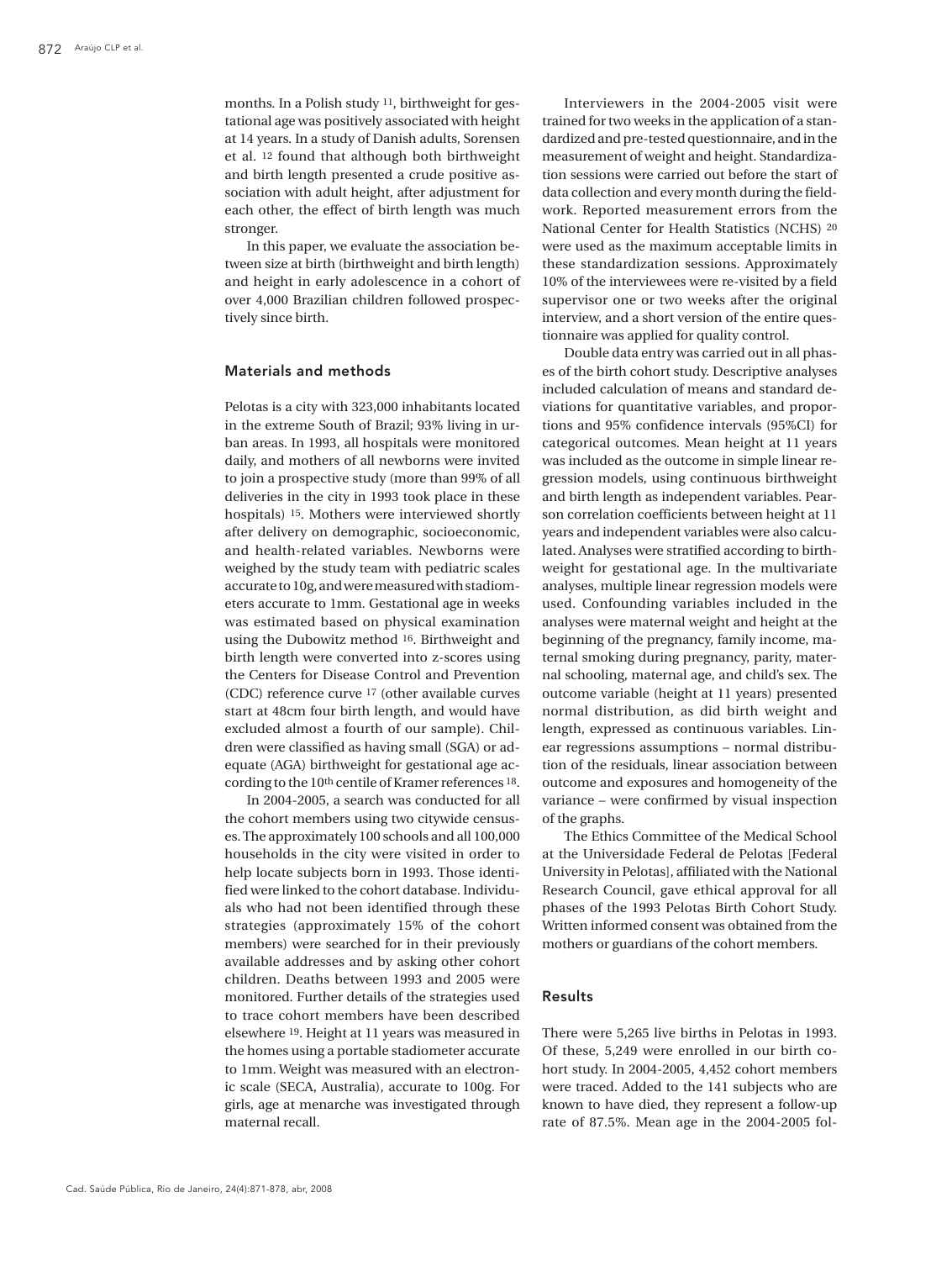low-up visit was  $11.3$  (SD = 0.3) years. Subjects located in 2004-2005 had a mean birth length of  $48.8$ cm (SD = 2.3), while those who were lost to follow-up had a mean of  $48.5cm$  (SD = 2.8; p = 0.002). Mean birthweight values were, respectively 3,175g (SD = 522) and 3,050g (SD = 676; p < 0.001). Nearly a fourth (23.5%) of those located were small for gestational age. At 11 years, mean height was  $145.8$ cm (SD = 7.9) in the whole sample, with  $144.9cm$  (SD = 7.7) for boys and  $146.8cm$  $(SD = 7.9)$  for girls.

Table 1 describes the sample visited at 11 years in terms of perinatal and current variables. The results are stratified by birthweight for gestational age (small or adequate). Small for gestational age was significantly associated (p < 0.05) with low income, poor maternal education, young maternal age, smoking during pregnancy, and lower maternal weight and height. AGA children were 3.4kg heavier and 3.3cm taller than those born SGA.

The Pearson correlation coefficient was calculated between perinatal (birthweight and length) and current (weight and height) anthropometric variables. All correlations were positive and significant (all p values < 0.001). Current height presented a 0.24 correlation with birthweight, 0.25 with birth length, and 0.70 with current weight. Birthweight and birth length presented a correlation of 0.76.

Table 2 shows that height at 11 years was positively associated with both birthweight and birth length. Comparing the extreme groups of birthweight, a difference of 9.0cm in terms of height at 11 years was detected. In terms of birth length, the equivalent difference was 7.3cm.

Figure 1 shows two separate regression models using height at 11 years as the outcome and birthweight as the independent variable: one for SGA and another for AGA children The association between height and birthweight was positive in both groups, and apparently stronger for AGA than for SGA children. However, the p value for interaction was 0.56. Figure 2 shows the same analyses for birth length. Again, a direct association was observed in both groups, but it was significantly stronger for AGA children (p for interaction equal to 0.001).

Table 3 presents results of the crude and multivariable analyses. Birthweight and birth length (z-scores) were treated as continuous variables. The crude positive effect of birthweight on height at 11 years became smaller but remained statistically significant after adjustment for confounding perinatal variables (model 1). This association was no longer significant after inclusion of birth length in the model. In terms of birth length, positive associations were found regardless of the model, although the magnitude of the association was slightly reduced after adjusting for confounders. These results were consistent for AGA and SGA children, although the magnitude of the association between birth length and height at 11 years was twice as high in AGA children. Based on model 2 results, a one z-score increase in birth length is associated with a 1.63cm increase in height at 11 years (2.07cm for AGA and 1.15cm for SGA children).

Because pubertal stage is associated both with birth size 21 and with height in early adolescence, we tested whether the association between birth length and height persisted after adjustment for age at menarche. The unadjusted regression coefficient was 0.84 (95%CI: 0.70; 0.99). After adjustment for age at menarche, it was virtually unchanged (regression coefficient 0.84, 95%CI: 0.71; 0.97).

#### Discussion

A positive association between birth length and height in early adolescence was found in this prospective birth cohort study including almost 4,500 Brazilian adolescents. A similar effect was observed for birthweight in the crude analysis, but adjustment for birth length removed the effect of birthweight on height in early adolescence. Sorensen et al. observed similar results in a study of Danish adults 12, in which both birth length and weight presented positive associations with later height, but after adjustment for one another, the effect of length was much more marked than that of weight.

Koziel & Jankowska 11 observed an effect of birthweight on height at 14 years, but no adjustment was made for birth length. Their findings are similar to our crude results. Also consistent with our results is their finding that SGA children presented lower height in adolescence than AGA children. In a Brazilian study of children aged 12- 59 months, Drachler et al. 10 reported that birthweight was a strong predictor of stature, but this finding is not directly comparable to ours due to different age range and lack of adjustment for birth length. In short, our analyses are consistent with studies conducted in different settings, showing a crude association between height and both birth weight and length, and also suggesting a stronger role for birth length. A previous Brazilian study using data from the Ribeirão Preto cohort 22 also showed that the effect of birth length on later height is stronger than the effect of birth weight.

An interesting finding of our study, that we were unable to find in the published literature,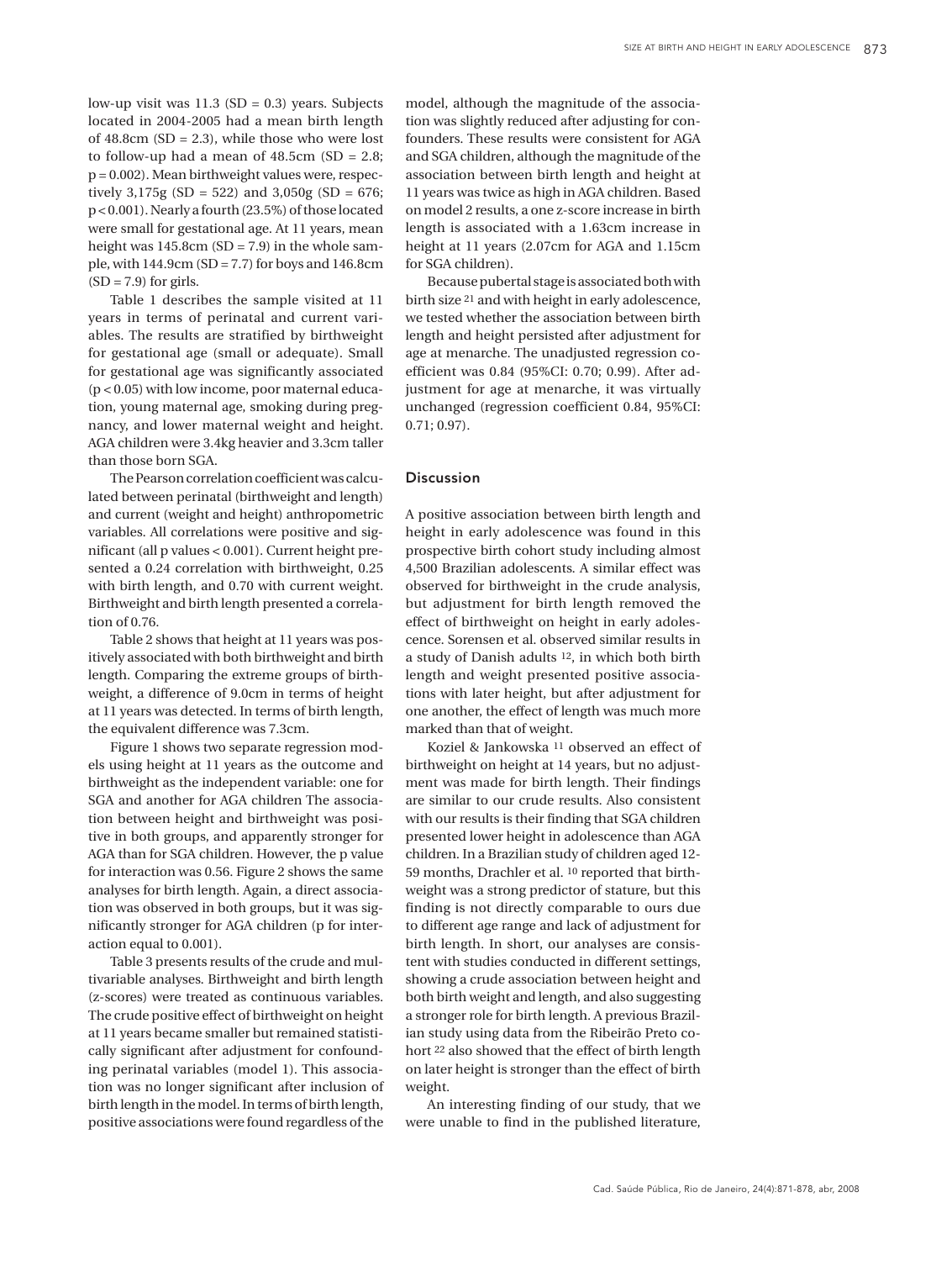# Table 1

Description of the sample visited in 2004-2005 according to perinatal and current variables, stratified by birthweight for gestational age.

| Variables                               | Overall      | AGA           | SGA        |
|-----------------------------------------|--------------|---------------|------------|
|                                         | n (%)        | n (%)         | n (%)      |
|                                         |              |               |            |
| Sex                                     |              |               |            |
| Male                                    | 2,166 (48.7) | 1,503 (49.3)  | 441 (47.1) |
| Female                                  | 2,285 (51.3) | 1,543 (50.7)  | 496 (52.9) |
| Family income in 1993 (minimum wages) * |              |               |            |
| $\leq 1.0$                              | 814 (18.3)   | 503 (16.5)    | 197 (21.0) |
| $1.1 - 3.0$                             | 1,932 (43.4) | 1,265 (41.5)  | 437 (46.6) |
| $3.1 - 6.0$                             | 1,052 (23.6) | 765 (25.1)    | 201 (21.5) |
| $6.1 - 10.0$                            | 339 (7.6)    | 257 (8.4)     | 59 (6.3)   |
| >10.0                                   | 315(7.1)     | 256 (8.4)     | 43 (4.6)   |
| Maternal schooling in 1993 (years) *    |              |               |            |
| $\mathsf{O}\xspace$                     | 105(2.4)     | 59 (1.9)      | 11(1.2)    |
| $1 - 4$                                 | 1,132 (25.4) | 708 (23.2)    | 278 (29.7) |
| $5 - 8$                                 | 2,126 (47.8) | 1,449 (47.6)  | 456 (48.8) |
| $\geq 9$                                | 1,086 (24.4) | 830 (27.3)    | 190 (20.3) |
| Maternal age at delivery (years) *      |              |               |            |
| < 20                                    | 779 (17.5)   | 488 (16.0)    | 200 (21.3) |
| 20-34                                   | 3,180 (71.4) | 2,199 (72.2)  | 649 (69.3) |
| $\geq 35$                               | 492 (11.1)   | 359 (11.8)    | 88 (9.4)   |
| Maternal smoking during pregnancy *     |              |               |            |
| No                                      | 2,960 (66.5) | 2,140 (70.3)  | 531 (56.7) |
| Yes                                     | 1,492 (33.5) | 906 (29.7)    | 406 (43.3) |
| Maternal weight (kg) *                  |              |               |            |
| < 60                                    | 2,709 (62.0) | 11,745 (57.9) | 675 (73.1) |
| $\geq 60$                               | 1,663 (38.0) | 1,271 (42.1)  | 248 (26.9) |
| Maternal height (cm) *                  |              |               |            |
| < 160                                   | 2,110 (47.8) | 1,304 (43.0)  | 535 (57.8) |
| $\geq 160$                              | 2,308 (52.2) | 1,726 (57.0)  | 390 (42.2) |
| Birthweight (g) *                       |              |               |            |
| < 1,500                                 | 13(0.3)      | 2(0.1)        | 8(0.9)     |
| 1,500-2,499                             | 386 (8.7)    | 105(3.5)      | 210 (22.4) |
| 2,500-3,499                             | 2,866 (64.5) | 1,862 (61.1)  | 719 (76.7) |
| 3,500-4,499                             | 1,141 (25.7) | 1,039 (34.1)  | 0(0.0)     |
| $\geq 4,500$                            | 39 (0.8)     | 38(1.3)       | 0(0.0)     |
| Birth length (cm) *                     |              |               |            |
| < 45.0                                  | 168(3.8)     | 62(2.1)       | 76 (8.2)   |
| 45.0-46.9                               | 480 (10.9)   | 195 (6.5)     | 219 (23.6) |
| 47.0-48.9                               | 1,236 (28.0) | 690 (22.8)    | 407 (43.9) |
| 49.0-50.0                               | 1,676 (38.0) | 1,309 (43.3)  | 208 (22.4) |
| $\geq 51$                               | 851 (19.3)   | 769 (25.4)    | 17(1.8)    |
| Weight at 10-12 years (kg) *            |              |               |            |
| < 30                                    | 624 (14.1)   | 339 (11.2)    | 202 (21.6) |
| 30-39.9                                 | 1,997 (45.0) | 1,327 (43.7)  | 444 (47.4) |
| 40-49.9                                 | 1,140 (25.7) | 845 (27.8)    | 187 (20.0) |
| $\geq 50$                               | 681 (15.3)   | 529 (17.4)    | 103 (11.0) |
| Height at 10-12 years (cm) *            |              |               |            |
| < 140                                   | 1,005 (22.6) | 556 (18.3)    | 308 (32.9) |
| 140-149.9                               | 2,094 (47.1) | 1,458 (48.0)  | 424 (45.3) |
| 150-159.9                               | 1,168 (26.3) | 871 (28.7)    | 189 (20.2) |
| $\geq 160$                              | 175 (3.9)    | 155(5.1)      | 15(1.6)    |
|                                         |              |               |            |

AGA: adequate for gestational age; SGA: small for gestational age.

\* Differences significant at the 0.05 level.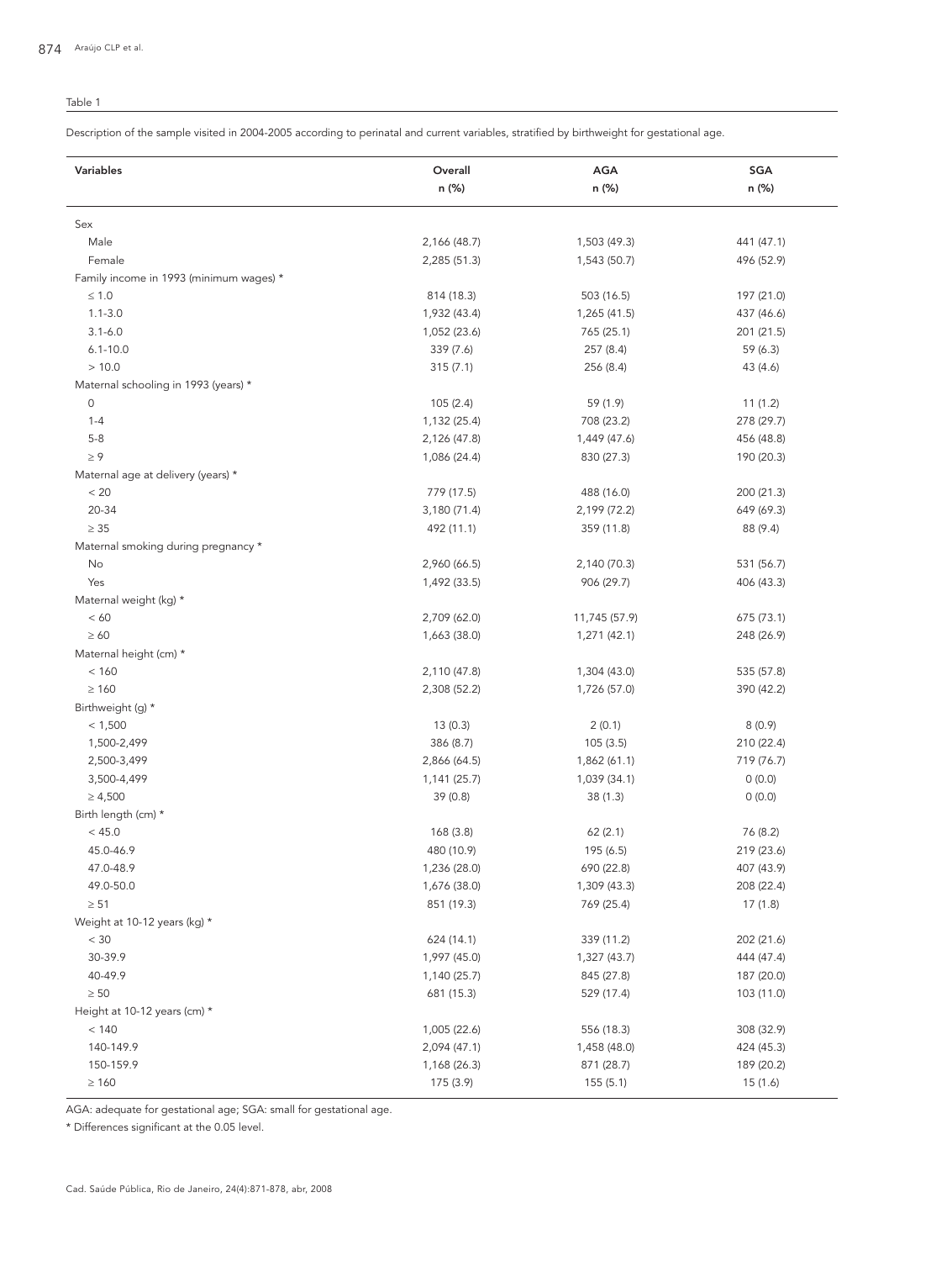Table 2

| Variable          | Mean (SD) height at 10-12 years (cm) | p       |
|-------------------|--------------------------------------|---------|
| Birthweight (q)   |                                      | < 0.001 |
| < 1,500           | 141.0(6.3)                           |         |
| 1,500-2,499       | 142.6 (8.3)                          |         |
| 2,500-3,499       | 145.3(7.7)                           |         |
| 3,500-4,499       | 148.2(7.5)                           |         |
| $\geq 4,500$      | 150.0(8.5)                           |         |
| Birth length (cm) |                                      | < 0.001 |
| < 45.0            | 142.2 (8.0)                          |         |
| 45.0-46.9         | 143.5(7.5)                           |         |
| 47.0-48.9         | 144.3 (7.6)                          |         |
| 49.0-50.0         | 146.2(7.5)                           |         |
| $\geq 51$         | 149.5(7.7)                           |         |

Mean (standard deviation – SD) height at 11 years according to birthweight and birth length categories.

#### Figure 1

Linear regression between birthweight and height at 11 years among small (SGA) and adequate for gestational age (AGA) children.



p value for interaction = 0.56.

was documentation of a stronger effect of size at birth on later height among AGA than SGA children. One may speculate whether the adverse social and environmental conditions faced by SGA children – both in utero and probably persisting after birth – may somehow contribute to weakening the expected association between birth size and later height. Data from Table 1 confirm that SGA and AGA children differ in various aspects: mothers are poorer, younger, less educated, more

likely to smoke during pregnancy, shorter, and thinner. Family income is also lower among SGA children in comparison to AGA ones.

The study limitations include not being able to trace 12% of the original sample and lack of information on paternal height, a variable that was difficult to collect because many of the fathers were not available during the interview. The overall follow-up rate (87.5%) can be considered excellent in comparison to other cohort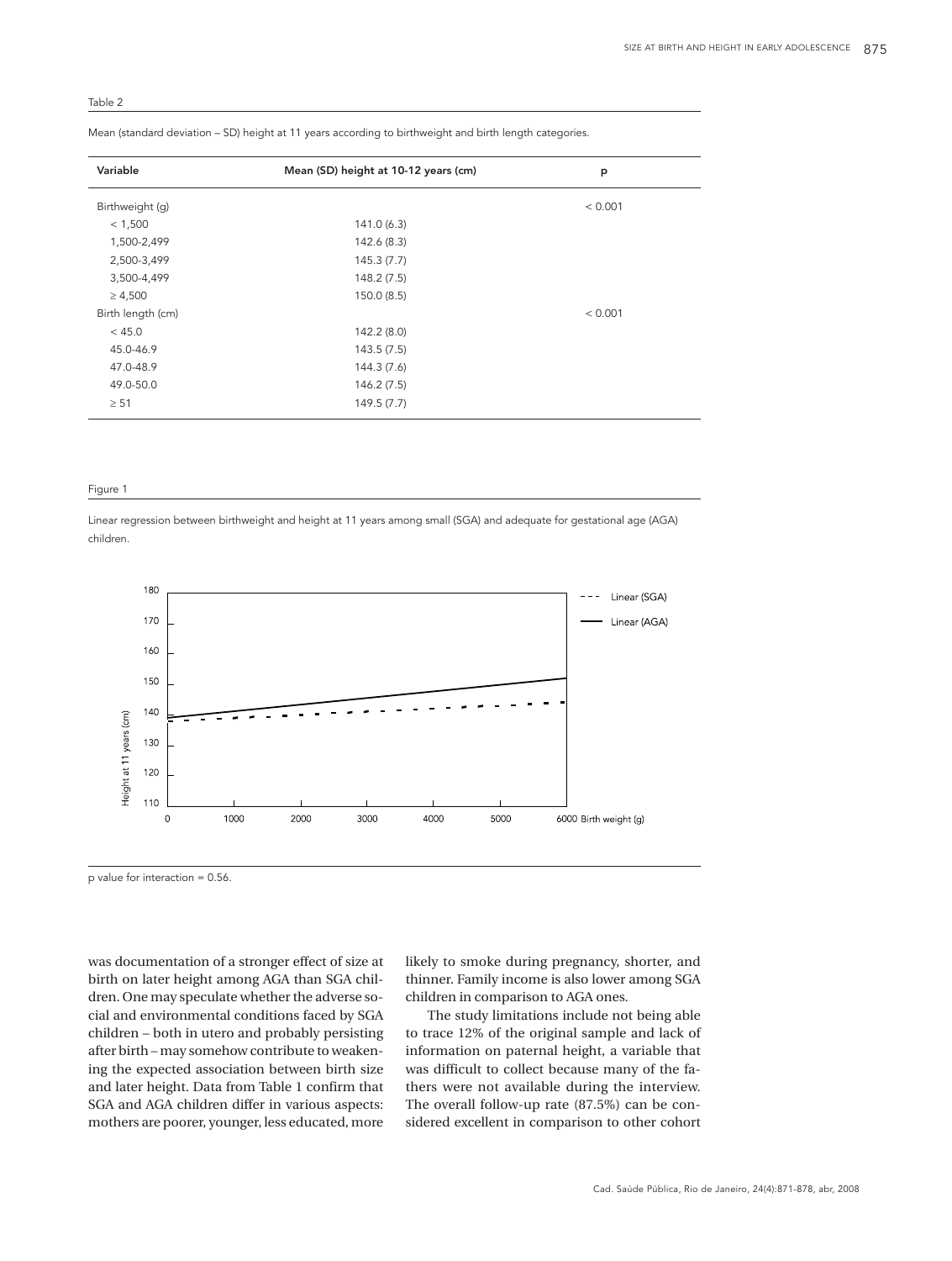# Figure 2

Linear regression between birthweight and height at 11 years among small (SGA) and adequate for gestational age (AGA) children.



p value for interaction < 0.001.

#### Table 3

Effect of perinatal variables on height at 11 years; crude and multivariable analysis.

| Variable               | Linear regression coefficients (95%CI) |                   |                           |  |
|------------------------|----------------------------------------|-------------------|---------------------------|--|
|                        | Crude analysis                         | Model 1           | Model 2                   |  |
| All children           |                                        |                   |                           |  |
| Birthweight (z-score)  | 2.06 (1.82; 2.29)                      | 1.42(1.18; 1.65)  | $0.25$ (-0.10; 0.60)      |  |
|                        | p < 0.001                              | p < 0.001         | $p = 0.16$                |  |
| Birth length (z-score) | 2.40(2.15; 2.67)                       | 1.81 (1.57; 2.06) | 1.63(1.27; 1.99)          |  |
|                        | p < 0.001                              | p < 0.001         | p < 0.001                 |  |
| AGA children           |                                        |                   |                           |  |
| Birthweight (z-score)  | 1.84(1.53; 2.16)                       | 1.31 (1.00; 1.62) | $-0.04$ $(-0.47; 0.40)$   |  |
|                        | p < 0.001                              | p < 0.001         | $p = 0.87$                |  |
| Birth length (z-score) | 2.51(2.18; 2.84)                       | 2.04 (1.72; 2.37) | 2.07 (1.62; 2.51)         |  |
|                        | p < 0.001                              | p < 0.001         | p < 0.001                 |  |
| SGA children           |                                        |                   |                           |  |
| Birthweight (z-score)  | 1.56(0.60; 2.51)                       | 1.14(0.22; 2.07)  | $-0.33$ ( $-1.65$ ; 0.99) |  |
|                        | $p = 0.001$                            | $p = 0.02$        | $p = 0.63$                |  |
| Birth length (z-score) | 1.31 (0.68; 1.94)                      | 1.02(0.41; 1.62)  | 1.15(0.33; 1.97)          |  |
|                        | p < 0.001                              | p < 0.001         | $p = 0.006$               |  |

Model 1: adjusted for maternal weight and height at the beginning of the pregnancy, family income, maternal smoking during pregnancy, parity, maternal schooling, maternal age, and child's sex; model 2: adjusted for model 1 variables plus perinatal anthropometric variables (birthweight adjusted for birth length and vice-versa); AGA: adequate for gestational age; SGA: small for gestational age.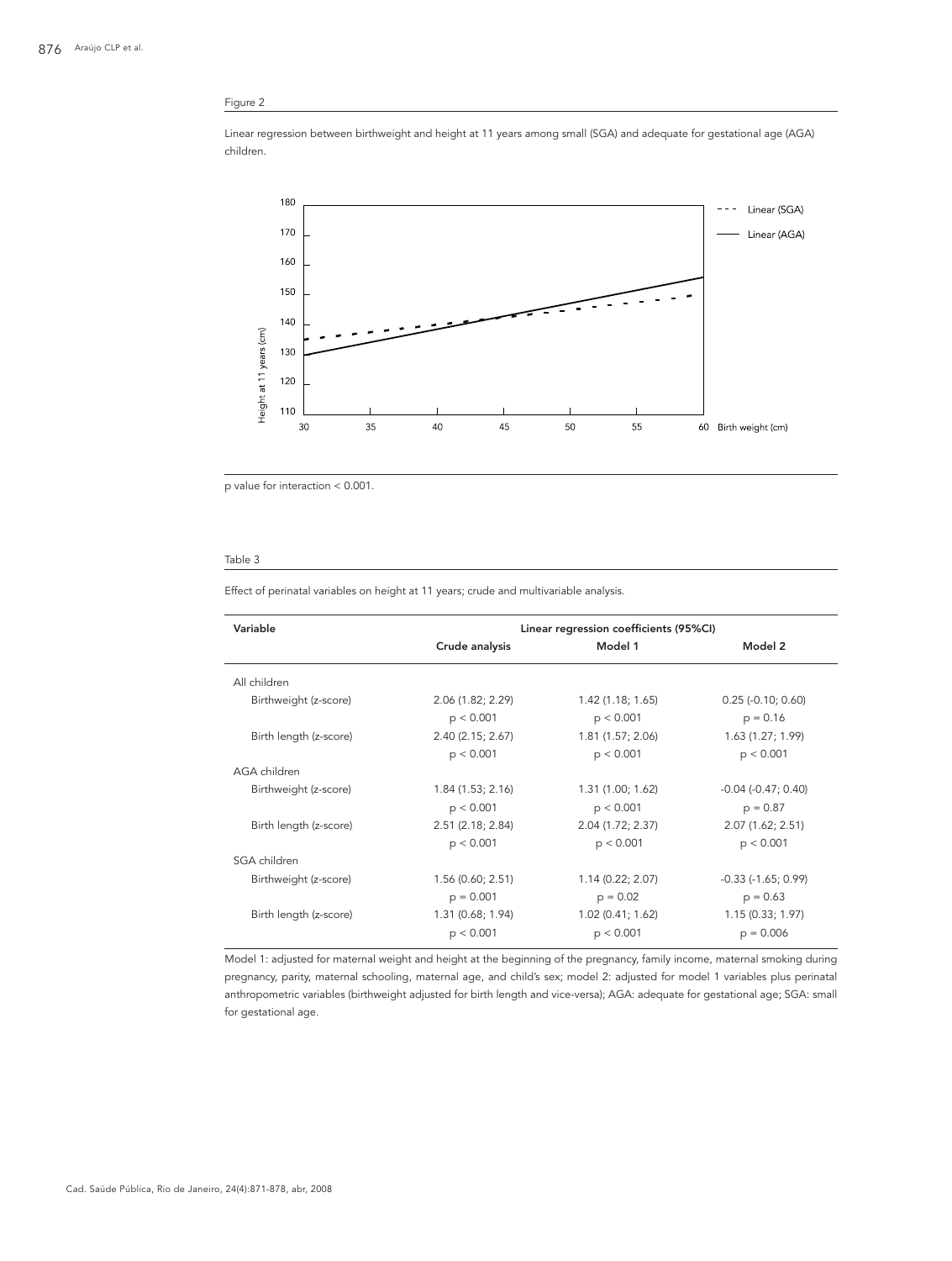studies that also need to actively search for participants. Although mean birth weight and length were significantly different between those traced at 11 years and those not traced, the magnitude of the differences is not large. Maternal height was measured, and its inclusion in the analyses helps to at least partially adjust for the effect of genetic conditions on adolescent height 23. An important variable to adjust for is pubertal stage. Among girls, we were able to collect data on age

at menarche, and our results did not change after adjusting for this variable. Therefore, we do not believe our findings are confounded by pubertal stage.

Birth length has received considerably less attention than birthweight in the literature, possibly because it is measured less often, and – even when it is – more difficult to assess precisely. Further studies are required comparing the longterm consequences of being short at birth.

#### Resumo

*O objetivo deste estudo foi avaliar a associação entre o tamanho ao nascer (peso e comprimento) e altura no início da adolescência em uma coorte de nascimentos prospectiva em Pelotas, Rio Grande do Sul, Brasil. Entrevistas foram conduzidas em 1993, incluindo mensuração de peso e comprimento ao nascer, e em 2004-2005, incluindo mensuração de peso e altura. Esta análise inclui 4.452 indivíduos com idade média de 11,3 anos (DP = 0,3), representando uma taxa de acompanhamento de 87,5%. A média de altura aos 11 anos foi de 145,8cm (DP = 7,9), sendo 144,9cm (DP = 7,7) entre os meninos e 146,8cm (DP = 7,9) entre as meninas. O peso e o comprimento ao nascer associaram-se positivamente com a altura no início da adolescência na análise bruta, mas após ajuste para fatores de confusão e um para o outro, apenas o efeito do comprimento continuou significativo. Um aumento de um escore-z no comprimento ao nascer esteve associado com um aumento de 1,63cm na altura aos 11 anos. O estudo mostra que o comprimento ao nascer é um forte preditor da altura futura, enquanto o efeito do peso ao nascer desaparece após ajuste para o comprimento ao nascer.*

*Estatura; Peso ao Nascer; Idade Gestacional; Estudos Prospectivos; Estudos Longitudinais*

### **Contributors**

C. L. P. Araújo had the original idea and coordinated the writing process. P. C. Hallal led data analyses. G. A. Nader conducted the literature review and coordinated the fieldwork. C. L. P. Araújo and A. M. B. Menezes are the coordinators of the 2004-2005 follow-up visit of the 1993 Pelotas (Rio Grande do Sul, Brazil) Birth Cohort Study. C. G. Victora is the coordinator of the overall project. All authors took part in the writing process and approved the final version of the manuscript.

#### Acknowledgments

This analysis was supported by the Wellcome Trust's initiative entitled Major Awards for Latin America on Health Consequences of Population Change. Earlier phases of the 1993 cohort study were funded by the European Union, the National Program for Centers of Excellence (Brazil), the National Research Council (Brazil), and the Ministry of Health (Brazil).